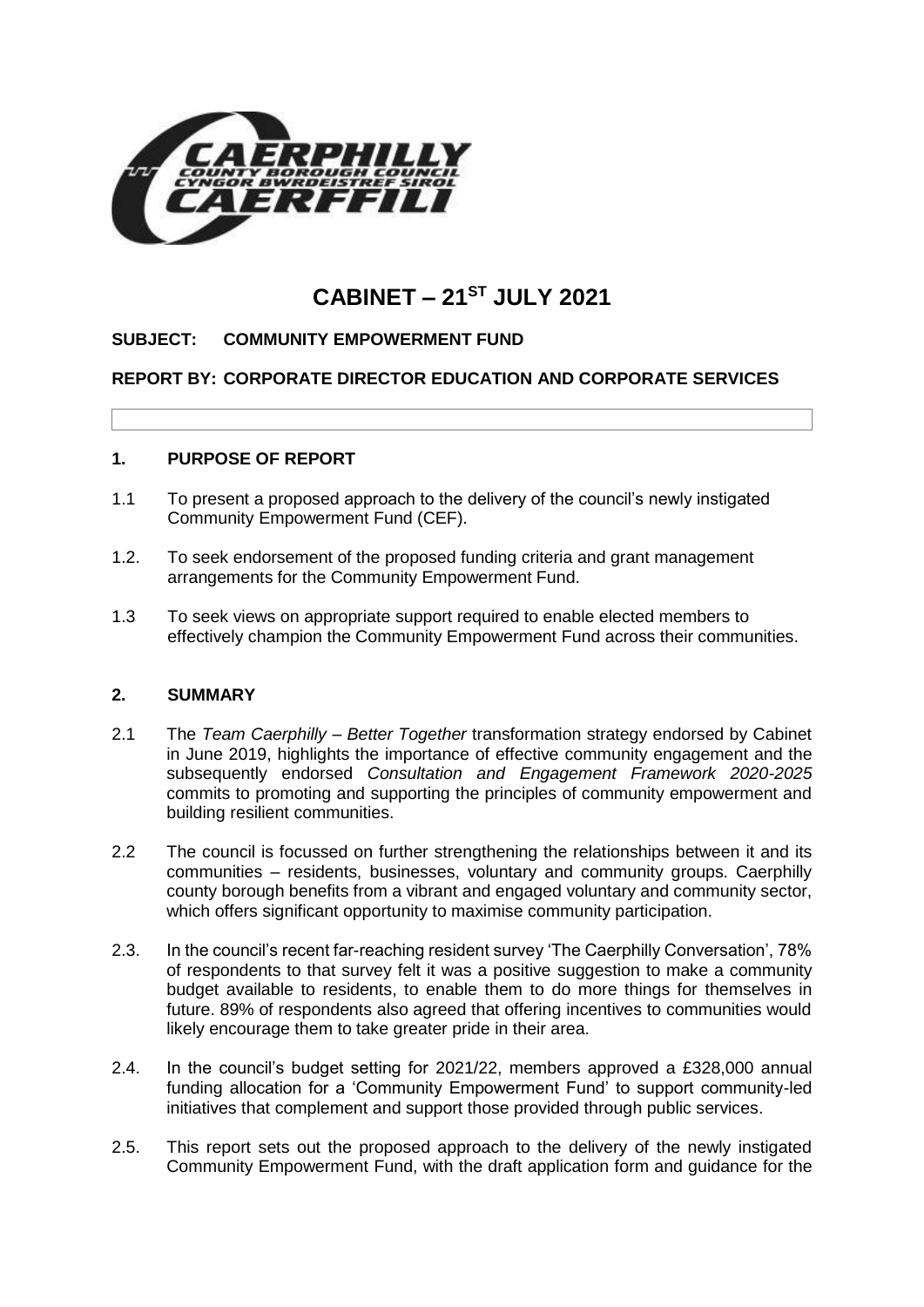fund and draft community engagement guidance for ward members attached at appendix one and appendix two respectively.

# **3. RECOMMENDATIONS**

- 3.1 That Cabinet endorse the proposed approach to the delivery of the Community Empowerment Fund, and comment on and endorse the funding criteria and grant management arrangements for the fund.
- 3.2 That Cabinet offer their views on appropriate support required to enable elected members to effectively champion the Community Empowerment Fund across their communities.
- 3.3 That Cabinet support a review of the Community Empowerment Fund after 12 months in order to review take up of the fund to date and to identify and mitigate against any emerging barriers to the scheme.

# **4. REASONS FOR THE RECOMMENDATIONS**

4.1 To ensure the council has a Community Empowerment Fund with robust funding criteria and grant management arrangements, in order to enable communities to bid for funding to develop and deliver projects aimed at meeting local need.

# **5. THE REPORT**

- 5.1 The *Team Caerphilly – Better Together* transformation strategy endorsed by Cabinet in June 2019, highlights the importance of effective community engagement and the subsequently endorsed *Consultation and Engagement Framework 2020-2025* commits to promoting and supporting the principles of community empowerment and building resilient communities.
- 5.2 Community groups are increasingly playing a strong role in planning and delivering services that meet local needs, complementing those provided by public services. This community provision has a particular strength in developing innovative and flexible activities that are valued by local people and helps to build a real sense of community pride and cohesion.
- 5.3 The council is focussed on further strengthening the relationships between it and its communities – residents, businesses, voluntary and community groups. Caerphilly county borough benefits from a vibrant and engaged voluntary and community sector, which offers significant opportunity to maximise community participation.
- 5.4 In the council's recent far-reaching resident survey '*The Caerphilly Conversation'*, 78% of respondents to that survey felt it was a positive suggestion to make a community budget available to residents, to enable them to do more things for themselves in future. 89% of respondents also agreed that offering incentives to communities would likely encourage them to take greater pride in their area.
- 5.5 In the council's budget setting for 2021/22, members approved a £328,000 annual funding allocation for a 'Community Empowerment Fund' to support community-led initiatives that complement and support those provided through public services. This allocation amounts to £4,490 per elected member per year.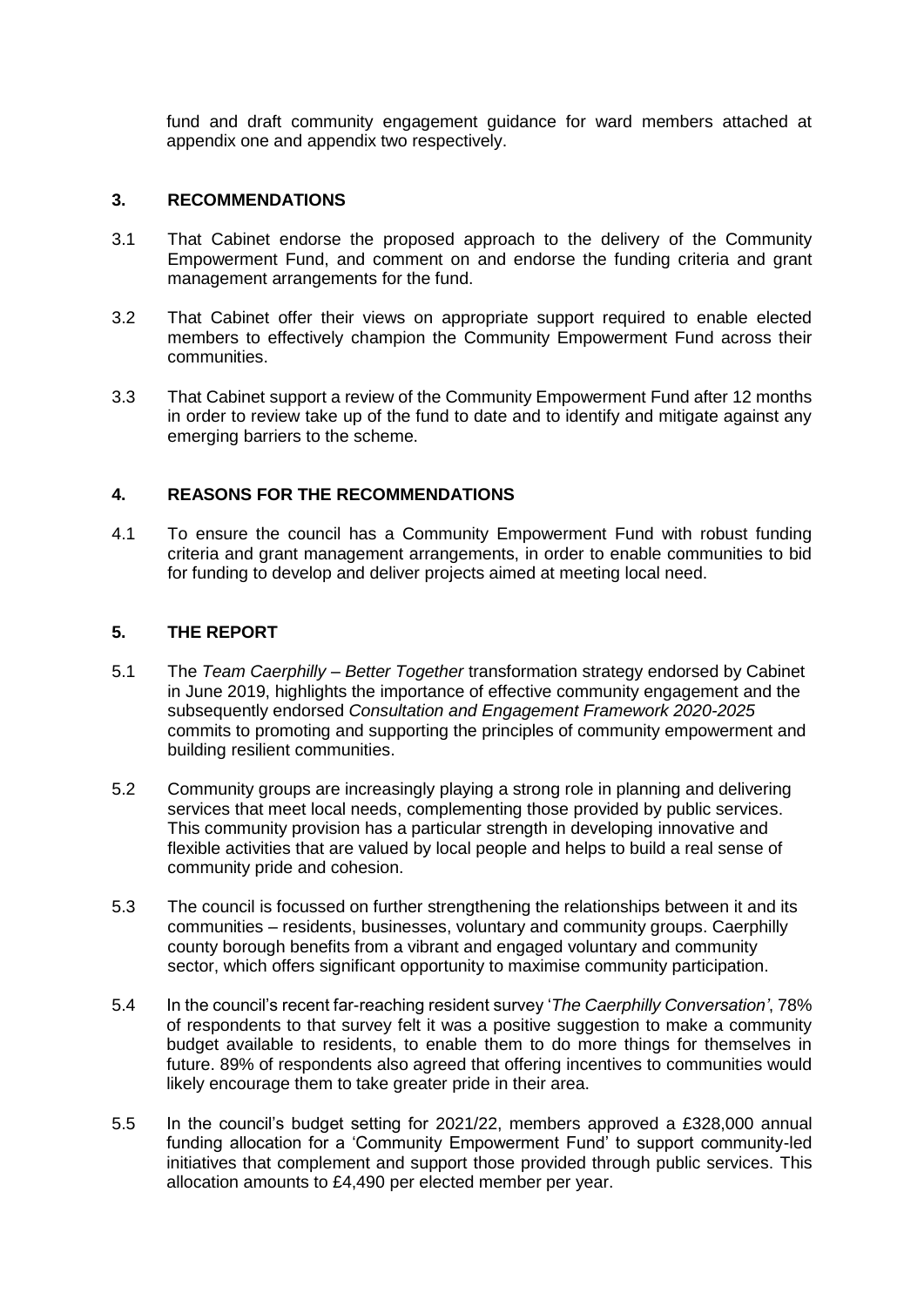- 5.6 The Community Empowerment Fund will enable communities to bid for funding in order to develop and deliver community-led initiatives that complement and support those provided through public services. Projects will aim to support communities to:
	- Build community capacity
	- Better understand and identify their local aspirations and priorities
	- Make good use of existing assets, with the projects having the support of local communities
	- Increase active inclusion and develop opportunities for enhanced engagement with groups that are more vulnerable and harder to reach
	- Develop local assets, services and projects that respond to the needs of the people in their local communities
	- Develop projects that are capable of becoming sustainable community projects
	- Complement existing services in an area by providing additional activities

#### 5.7 Grant management

Applications must be made by a non-profit organisation based within Caerphilly county borough. All organisations must have their own bank account in the name of the organisation.

For non-constituted community groups that have an interest in bidding into the fund, support in advance of submitting the application can be sought from the council's Caerphilly Cares team, to enable them to become a constituted community organisation.

In calculating allocations the £328,000 has been divided by 73 (the number of elected representatives within Caerphilly county borough), meaning an allocation of £4,490 per ward councillor. In wards where there are more than one ward councillor, the allocation is multiplied according to the number of ward councillors. For example, Penyrheol ward has four elected representatives, therefore the Penyrheol ward would benefit from an allocation of £17,960 (£4,490 x 4).

It should be noted that the Community Empowerment Fund allocation of £328,000 for Caerphilly county borough during 2021/22 is allocated to wards, and not directly to local ward councillors.

The maximum allocation available to an organisation/community group is £4,490 (in a single member ward). Approved projects in a single member ward where the total cost is less than £4,490, can be awarded a grant of up to 100% of the project costs (depending on the number of applications received in a particular application round).

Larger projects in a single member ward costing over £4,490 can receive a grant of up to the maximum amount (depending on the number of applications received in a particular application round), with the expectation that the remainder of the funding is sourced by the organisation/community group from other sources, or their own funding.

For multi member wards the ward councillors can choose to 'pool' their allocation to fund larger projects, up to the maximum amount that the ward members have agreed to pool (i.e. up to £8,980 in a 2 member ward, up to £13,470 in a 3 member ward). Ward members are not required to pool their allocation if they do not wish to.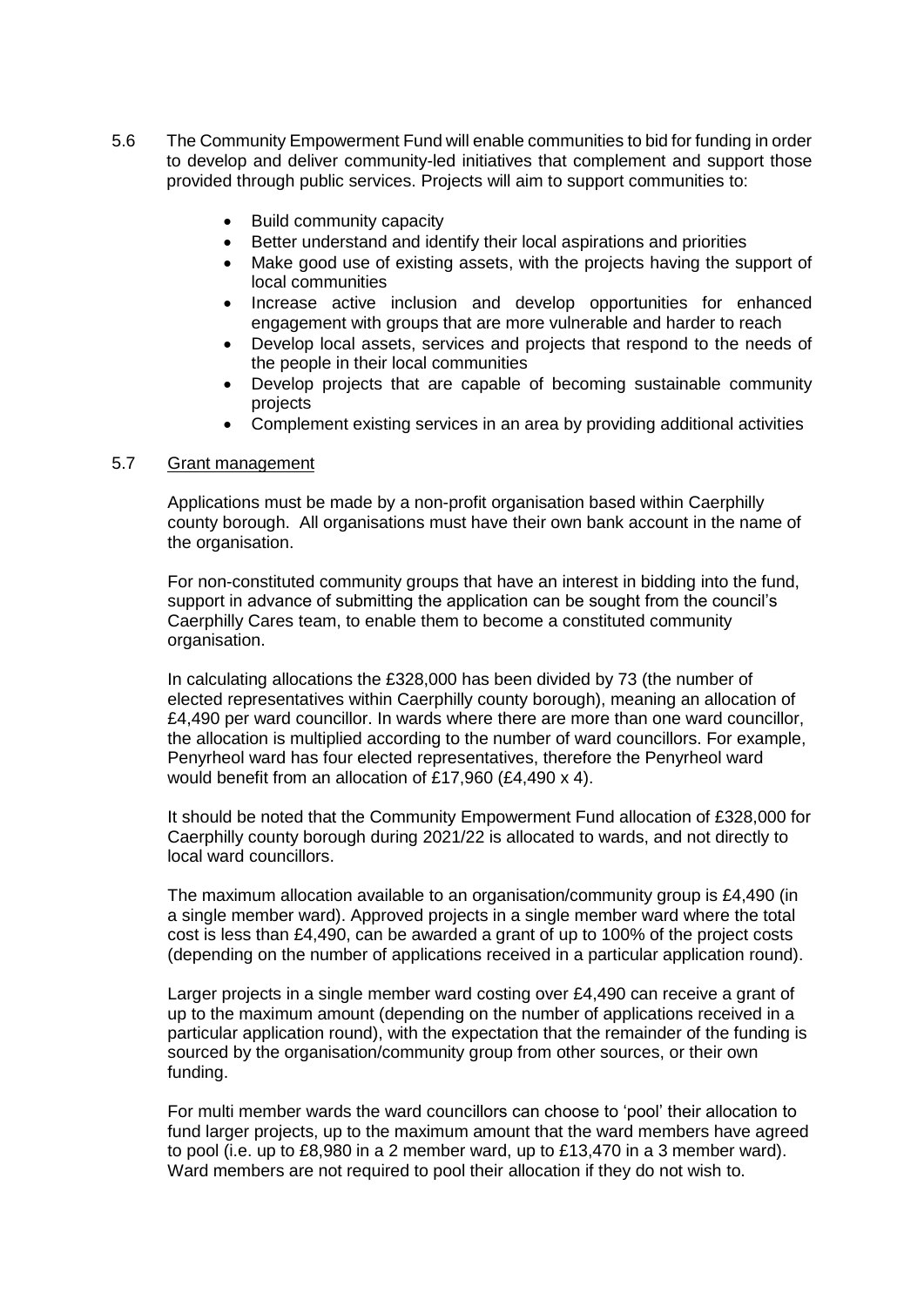Organisations/community groups may be offered less than the maximum amount if there are multiple applications from organisations or groups in individual wards in a single application round.

It is suggested that all applications are for a minimum of £1,000, which can be made up of a number of different items. No group/organisation can apply for a grant in consecutive financial years.

50% of the grant amount will be paid when the grant is approved. The remaining 50% will be released on receipt of the necessary financial records to show that the grant released on project approval has been spent in accordance with the original application form submitted. Invoices/receipts and bank statements will be required as evidence.

The Policy and Partnerships Team have considerable experience of managing and administering community grants, using the Grants to the Voluntary Sector Panel as a post-allocation reporting mechanism after officer delegated decisions against the agreed criteria. It is proposed that while elected members will act as 'sponsors' for bids, the management, administration and ultimate grant allocation of the Community Empowerment Fund will follow this established mechanism, with funding allocated via officer delegated decisions and information reports to Cabinet every six months.

Full details of eligibility and grant criteria to apply to the Community Empowerment Fund is included at Appendix One.

#### 5.8 Application criteria

The council's recent resident survey *'The Caerphilly Conversation'* sought views on what the Community Empowerment Fund could be spent on, with eight priority areas emerging from the feedback, therefore forming the basis for the application criteria for projects:

- Environmental projects, including awareness of biodiversity and increasing community activity
- Projects that support greater community cohesion
- Projects that aim to tackle isolation and loneliness across the community
- Digital inclusion projects
- Projects to encourage greater physical and mental wellbeing
- Activities for young people/educational activities (non-statutory)
- Initiatives that promote and encourage community safety
- Supporting community groups to establish

Funding would be utilised to support communities to become more sustainable and resilient, which also supports the principles of the council's newly established *Caerphilly Cares* model for service delivery and the council's Place Shaping and Wellbeing Framework.

Applicant organisations will be required to evidence the need for their project or activity and the lasting benefits it will provide for the local community. Full application criteria for the grant can be found at Appendix One.

#### 5.9 The role of elected members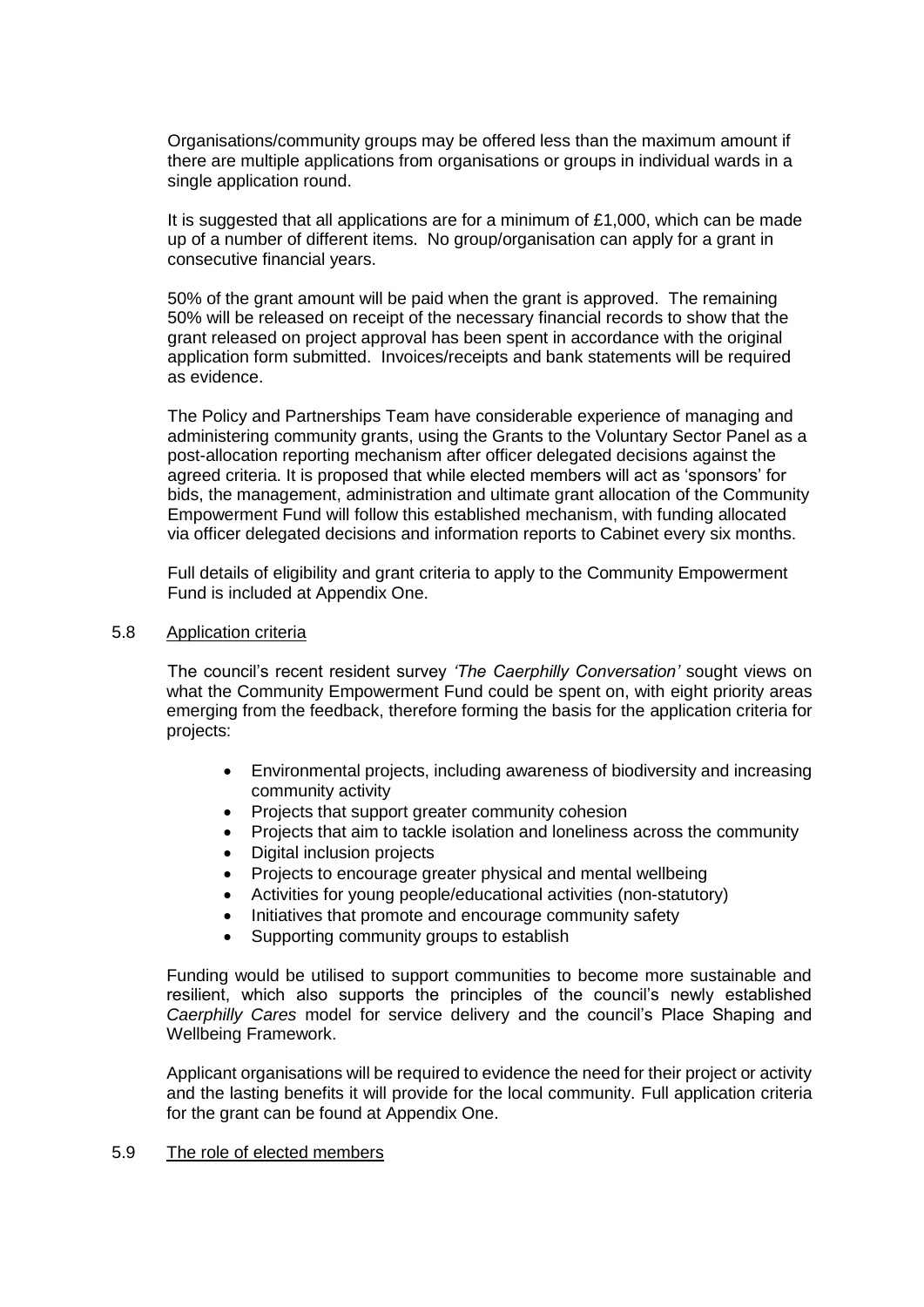As highlighted at section 5.5 of this report, the £328,000 annual allocation to the Community Empowerment Fund amounts to the equivalent of £4,490 per elected ward councillor per year. In wards where there is more than one elected ward councillor, communities can choose to combine their funding allocation, to enable larger scale projects to be undertaken.

Local ward councillors have a key 'sponsor' role in the roll out of the fund and in the subsequent development of community projects.

Bids for funding from the Community Empowerment Fund must have support in writing from their local elected ward councillor prior to submission, and members must consider any potential conflicts of interest before 'sponsoring' any application.

Councillors will also be encouraged to consider:

- Carrying out community engagement activity to raise awareness of the fund across their ward area
- Discuss priorities within their local area with their constituents and seek agreement and support for these priority areas in supporting groups to bid to the Community Empowerment Fund
- Work alongside other ward councillors and local organisations where possible on joint projects, where co-funding becomes the enabler for delivery
- If projects require resources, or ongoing commitment e.g. maintenance from a council service areas, agreement must be received in writing from the relevant service area(s) before the project is approved.

Supplementary community engagement guidance for local ward councillors in relation to the Community Empowerment Fund can be found at Appendix Two.

In addition, virtual training opportunities for elected members will be available over the summer in areas of public engagement including community involvement, coproduction and participatory budgeting, which will help inform conversations with community members in prioritising ward-level projects.

#### 5.10 **Conclusion**

Community groups are increasingly playing a strong role in planning and delivering services that meet local needs, complementing those provided by public services. This community provision has a particular strength in developing innovative and flexible activities that are valued by local people and help to build a real sense of community pride and cohesion.

Feedback from residents through the '*Caerphilly Conversation'* resident survey has been instrumental in shaping the remit of the Community Empowerment Fund, enabling communities to feel empowered in the design of local services and the things that affect them.

It is considered that the implementation of the Community Empowerment Fund supports the principles of community empowerment, as outlined in the council's *Consultation and Engagement Framework 2020-2025*.

The Community Empowerment Fund will be reviewed after 12 months in order to review take up of the fund to date and to identify and mitigate against any emerging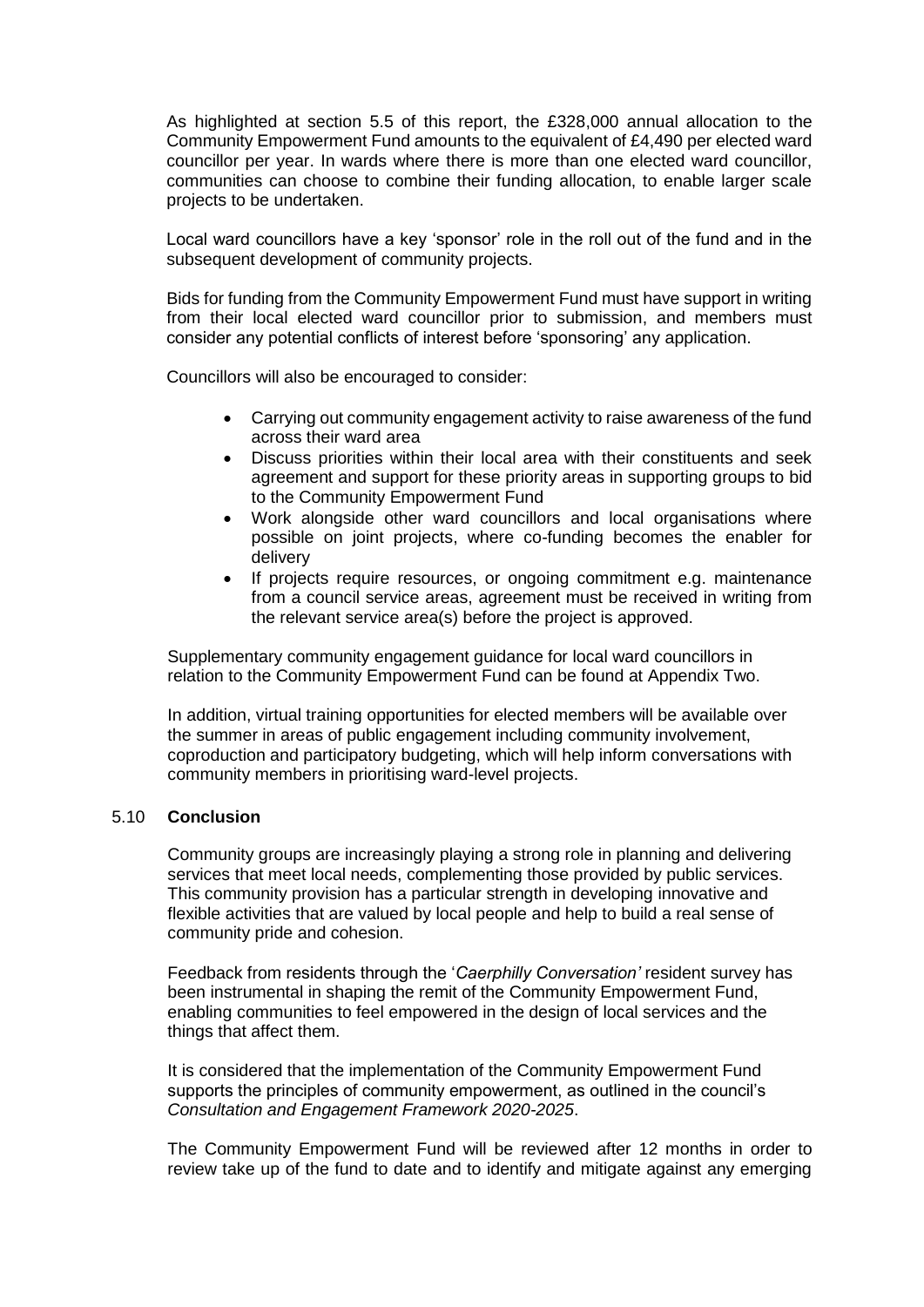barriers to the scheme.

### 6. **ASSUMPTIONS**

6.1 This report has been written with the assumption that ongoing annual funding will be available to support the Community Empowerment Fund.

## 7. **SUMMARY OF INTEGRATED IMPACT ASSESSMENT**

- 7.1 A full Integrated Impact Assessment has been completed and submitted alongside the development of this report.
- 7.2 The premise of the Community Empowerment Fund is to engage with and empower residents to do more for themselves in future. Feedback from 'The Caerphilly Conversation' resident survey has been instrumental in the development of this fund; with 78% of respondents indicating they felt it is a positive idea to make a community budget available to residents. Feedback on how the funding should be spend has also been key in developing the criteria for submitting a bid.
- 7.3 As already highlighted, projects would aim to support communities to:
	- Build community capacity
	- Better understand and identify their local aspirations and priorities
	- Make good use of existing assets, with the projects having the support of local communities
	- Increase active inclusion and develop opportunities for enhanced engagement for groups that are more vulnerable and harder to reach
	- Develop local assets, services and projects that respond to the needs of the people in their local communities
	- Develop projects that are capable of becoming sustainable community projects
	- Complement existing services in an area by providing additional activity

A link to the full Integrated Impact Assessment can be found at: [https://caerphilly.gov.uk/CaerphillyDocs/IIA/IIA\\_CommunityEmpowermentFund\\_June](https://eur03.safelinks.protection.outlook.com/?url=https%3A%2F%2Fcaerphilly.gov.uk%2FCaerphillyDocs%2FIIA%2FIIA_CommunityEmpowermentFund_June2021&data=04%7C01%7CLANCAH%40CAERPHILLY.GOV.UK%7C0626606f660b496d53fa08d92ff27952%7C5a3d68bcadcf462e918129b4b42b314d%7C0%7C0%7C637593540722729841%7CUnknown%7CTWFpbGZsb3d8eyJWIjoiMC4wLjAwMDAiLCJQIjoiV2luMzIiLCJBTiI6Ik1haWwiLCJXVCI6Mn0%3D%7C1000&sdata=U%2F0hdXIpTPbeLP83oXy1%2Bz%2BmzY1KJLaB7Fh8KUC%2B6es%3D&reserved=0) [2021](https://eur03.safelinks.protection.outlook.com/?url=https%3A%2F%2Fcaerphilly.gov.uk%2FCaerphillyDocs%2FIIA%2FIIA_CommunityEmpowermentFund_June2021&data=04%7C01%7CLANCAH%40CAERPHILLY.GOV.UK%7C0626606f660b496d53fa08d92ff27952%7C5a3d68bcadcf462e918129b4b42b314d%7C0%7C0%7C637593540722729841%7CUnknown%7CTWFpbGZsb3d8eyJWIjoiMC4wLjAwMDAiLCJQIjoiV2luMzIiLCJBTiI6Ik1haWwiLCJXVCI6Mn0%3D%7C1000&sdata=U%2F0hdXIpTPbeLP83oXy1%2Bz%2BmzY1KJLaB7Fh8KUC%2B6es%3D&reserved=0)

## **8. FINANCIAL IMPLICATIONS**

8.1 As per section 6.1, this report was written with the assumption that ongoing annual funding will be available to support the Community Empowerment Fund from 2022/23 onwards.

# **9. PERSONNEL IMPLICATIONS**

9.1 The council's Policy and Partnerships Team have considerable experience of running and administering community grant initiatives. While capacity to manage the Community Empowerment Fund bids would be a relevant consideration particularly given the two-tiered approach to funding allocation (50% on approval, 50% on completion), it is thought that implementing a minimum £1,000 amount on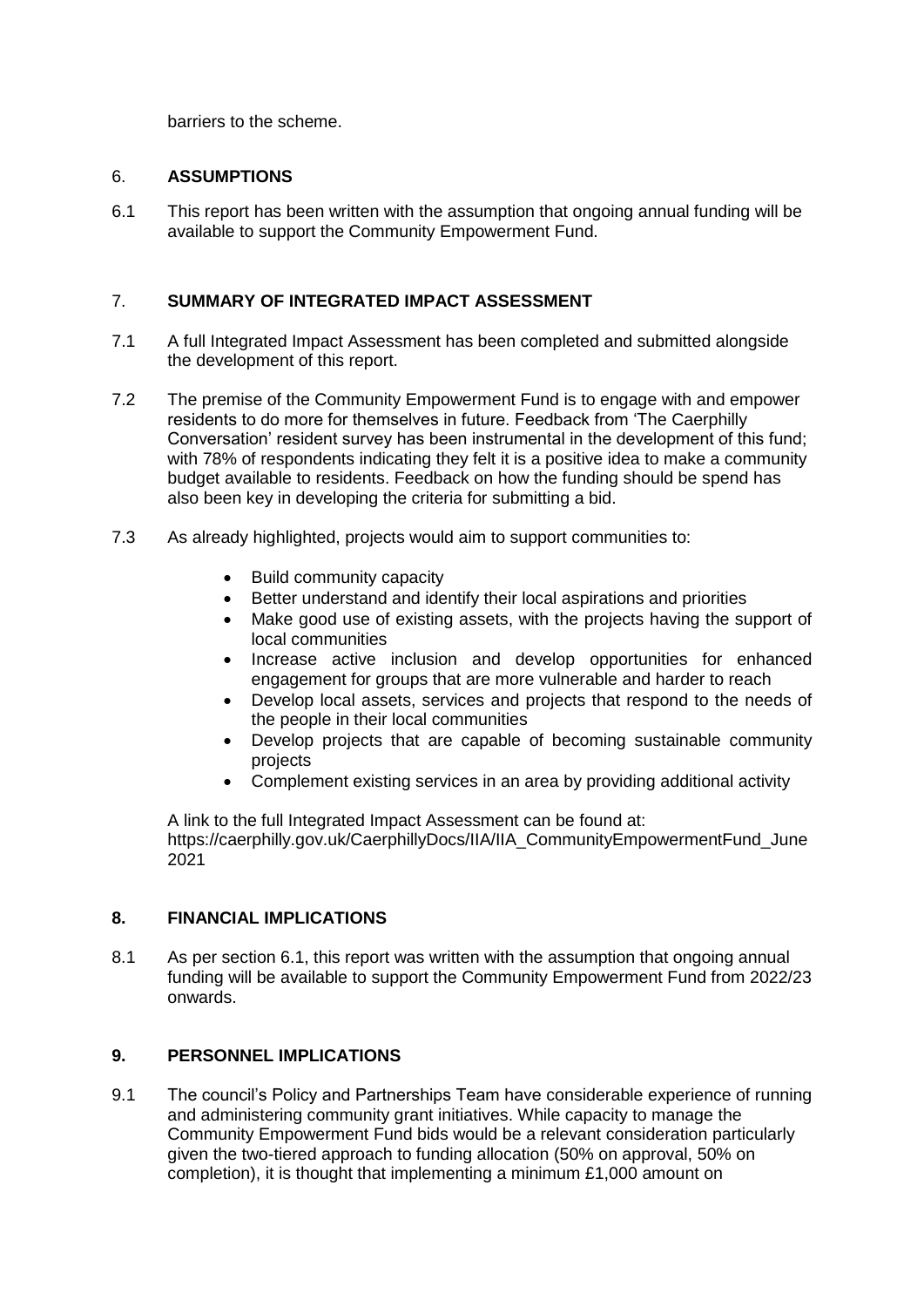applications to the fund would be appropriate for administering the fund within current resources.

#### **10. CONSULTATIONS**

- 10.1 This report has been sent to the consultees listed below and comments received are reflected in this report.
- 10.2. In addition, the report was considered at a meeting of Policy and Resources Scrutiny Committee on 23rd June 2021.

Members were provided with an overview of how the CEF will work and advised that it is planned to review the procedures after 12 months.

The scrutiny committee sought further clarification on the types of projects that would be successful under the criteria and were advised that the criteria has been developed and is based upon the feedback received from communities. Community groups can apply and will be encouraged to broaden the projects they submit to include wider aspects and areas.

Members were advised that ward Members will have a pivotal role in considering what projects they will endorse to ensure they keep within the allocated funding for their area. Members sought advice on how they would prioritise when there are a number of potential projects and limited funding. It was suggested that Members could consult with ward colleagues, if applicable, and also consult their communities to see which projects have most support.

Members sought advice on how they can support applications for funding where they may be involved in management/running of the organisation submitting the bid. This may be a particular issue for single member wards. The scrutiny committee were advised that the process includes a 'Declaration of Interest' process, whereby any member can declare their interest when endorsing a bid. If it is a multi-member ward they could also ask a ward colleague to endorse the bid. The expectation is that in multi-member wards, that Members will work together for the benefit of the whole community.

The scrutiny committee referred to the restriction in the policy that prohibits organisations from submitting bids in consecutive years and queried whether this is detrimental to smaller wards that have fewer organisations. Members were advised that smaller wards also have proportionately less money, and this may result in fewer successful bids, due to prioritisation. It is planned to review this procedure after 12 months, and any barriers to access for organisations in smaller wards can be identified in that review.

The scrutiny committee endorsed the recommendations in the report.

## **11. STATUTORY POWER**

11.1 Equality Act 2010 and Equality Act 2010 (Statutory Duties) (Wales) Regulations 2011. One of the specific duties covers matters of engagement.